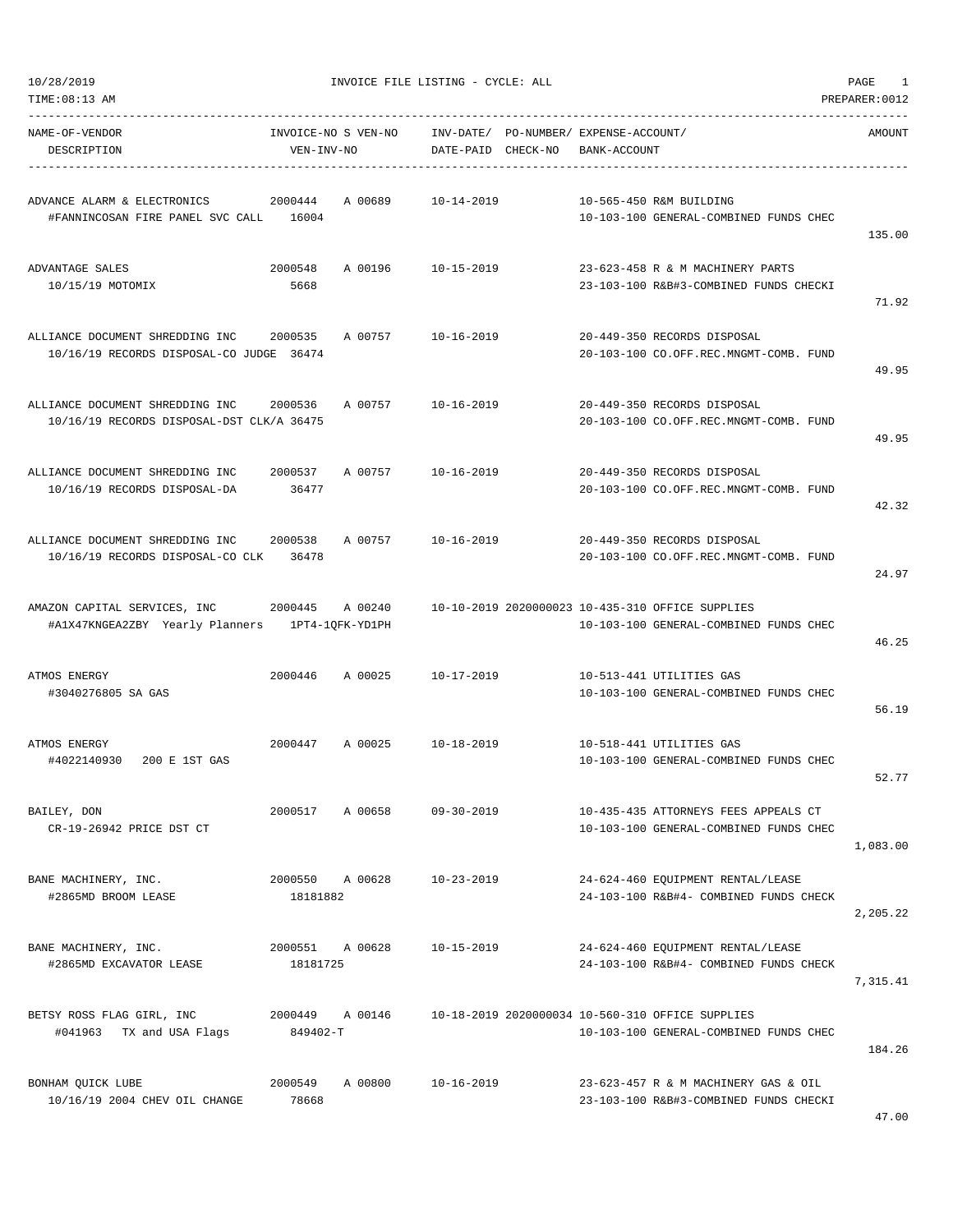| NAME-OF-VENDOR<br>DESCRIPTION                                      | VEN-INV-NO      | INVOICE-NO S VEN-NO        | INV-DATE/ PO-NUMBER/ EXPENSE-ACCOUNT/<br>DATE-PAID CHECK-NO | BANK-ACCOUNT          |                                                                               | AMOUNT    |
|--------------------------------------------------------------------|-----------------|----------------------------|-------------------------------------------------------------|-----------------------|-------------------------------------------------------------------------------|-----------|
| BONHAM, CITY OF/911/AMBULANCE 2000448 A 00340<br>OCT AMBULANCE SVC |                 |                            | 10-24-2019                                                  |                       | 10-540-417 AMBULANCE SERVICE<br>10-103-100 GENERAL-COMBINED FUNDS CHEC        | 45,000.00 |
| BRADFORD-WATSON CO.<br>#475 SHERIFF RESERVE BOND                   | 2000450<br>6473 | A 00416 10-18-2019         |                                                             | 10-560-480 BOND       | 10-103-100 GENERAL-COMBINED FUNDS CHEC                                        | 80.00     |
| BRESE-LEBRON LAW, PLLC<br>CR-19-27036 BRANNON DST CT               | 2000451         | A 00449 10-07-2019         |                                                             |                       | 10-435-437 ATTORNEY FEES<br>10-103-100 GENERAL-COMBINED FUNDS CHEC            | 425.00    |
| BRESE-LEBRON LAW, PLLC<br>CR-18-26791 SWINEY DST CT                |                 | 2000452 A 00449 10-07-2019 |                                                             |                       | 10-435-437 ATTORNEY FEES<br>10-103-100 GENERAL-COMBINED FUNDS CHEC            | 357.00    |
| BRESE-LEBRON LAW, PLLC<br>CR-19-27082 PEAL DST CT                  |                 | 2000453 A 00449            | 10-03-2019                                                  |                       | 10-435-437 ATTORNEY FEES<br>10-103-100 GENERAL-COMBINED FUNDS CHEC            | 297.50    |
| BRESE-LEBRON LAW, PLLC<br>CR-19-27001 TAYLOR DST CT                |                 | 2000454 A 00449 10-07-2019 |                                                             |                       | 10-435-437 ATTORNEY FEES<br>10-103-100 GENERAL-COMBINED FUNDS CHEC            | 671.50    |
| BRESE-LEBRON LAW, PLLC<br>CR-19-27061 SUCHAN DST CT                |                 | 2000455 A 00449 10-07-2019 |                                                             |                       | 10-435-437 ATTORNEY FEES<br>10-103-100 GENERAL-COMBINED FUNDS CHEC            | 51.00     |
| BRESE-LEBRON LAW, PLLC<br>FA-19-44013 AR DST CT                    |                 | 2000456 A 00449 10-14-2019 |                                                             |                       | 10-435-436 ATTORNEY FEES- CPS CASES<br>10-103-100 GENERAL-COMBINED FUNDS CHEC | 680.00    |
| BRESE-LEBRON LAW, PLLC<br>FA-17-43391 CJ/DH/SN DST CT              |                 | 2000457 A 00449 10-14-2019 |                                                             |                       | 10-435-436 ATTORNEY FEES- CPS CASES<br>10-103-100 GENERAL-COMBINED FUNDS CHEC | 1,232.50  |
| BRESE-LEBRON LAW, PLLC<br>FA-15-42090 WHITWORTH                    | 2000458         | A 00449                    | $10 - 14 - 2019$                                            |                       | 10-435-436 ATTORNEY FEES- CPS CASES<br>10-103-100 GENERAL-COMBINED FUNDS CHEC | 144.50    |
| COLLISION 1ST<br>10/21/19 WINDSHIELD 2018 FORD 16381A              |                 | 2000459 A 00766 10-21-2019 |                                                             | 10-591-454 R&M AUTO   | 10-103-100 GENERAL-COMBINED FUNDS CHEC                                        | 212.81    |
| DOUBLE D TRUCK REPAIR<br>10/15/19 R&M PARTS 2015 INTERNATION 11328 |                 | 2000544 A00009             | 10-15-2019                                                  |                       | 22-622-458 R & M MACHINERY PARTS<br>22-103-100 R&B#2- COMBINED FUNDS CHECK    | 6,857.58  |
| FEDEX<br>#1552-9649-6 SHERIFF POSTAGE                              | 6-771-22697     | 2000460 A 00148            | 10-17-2019                                                  |                       | 10-560-311 POSTAL EXPENSES<br>10-103-100 GENERAL-COMBINED FUNDS CHEC          | 81.91     |
| FOUR FEATHERS ALARM<br>10/4/19 ANNUAL LICENSE DMP ACCESS C 79883   |                 | 2000461 A 00462 10-04-2019 |                                                             | 10-560-574 TECHNOLOGY | 10-103-100 GENERAL-COMBINED FUNDS CHEC                                        |           |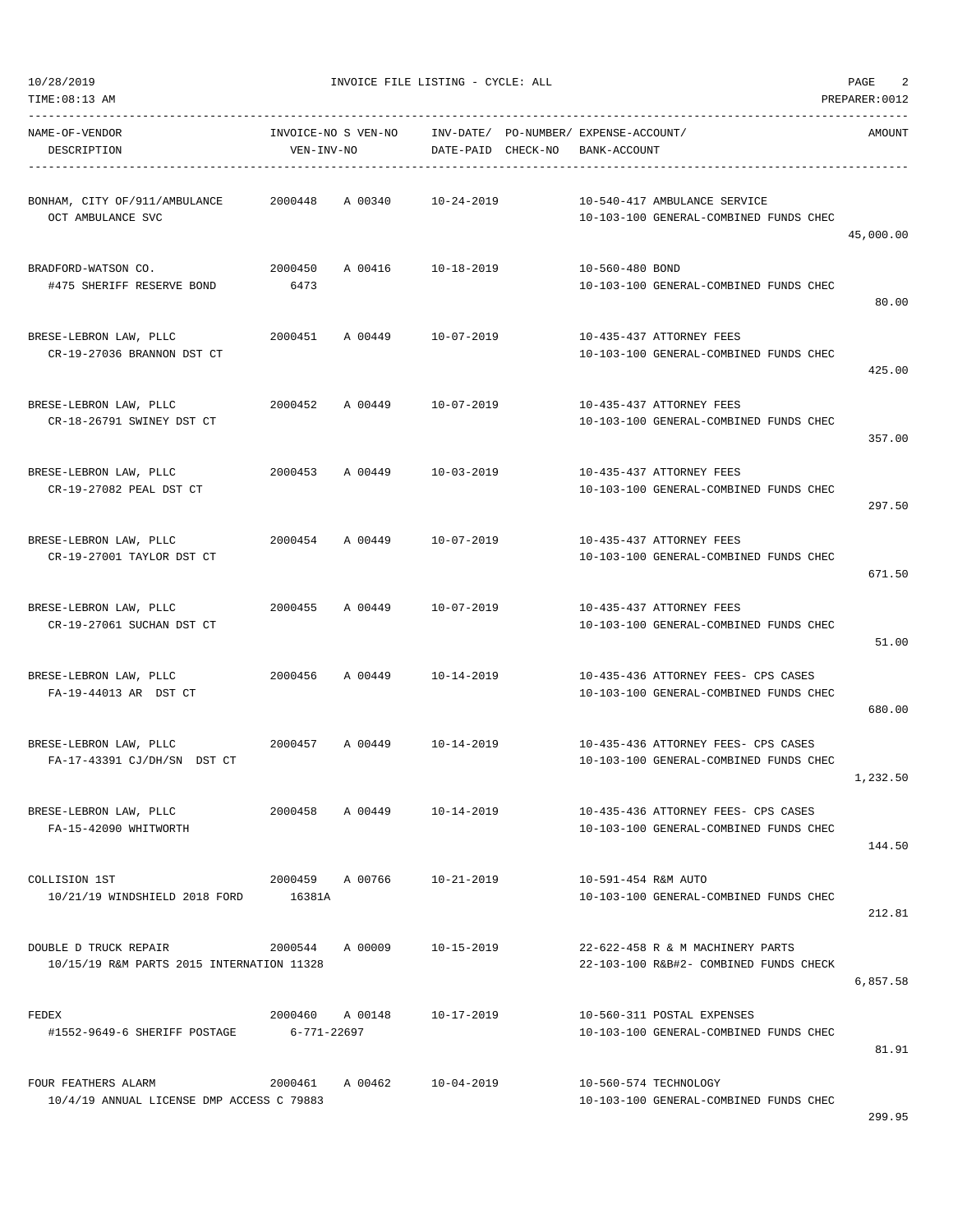| TIME:08:13 AM                                        |                                   |                    |                                                                                                   | PREPARER: 0012 |
|------------------------------------------------------|-----------------------------------|--------------------|---------------------------------------------------------------------------------------------------|----------------|
| NAME-OF-VENDOR<br>DESCRIPTION                        | INVOICE-NO S VEN-NO<br>VEN-INV-NO | DATE-PAID CHECK-NO | INV-DATE/ PO-NUMBER/ EXPENSE-ACCOUNT/<br>BANK-ACCOUNT                                             | AMOUNT         |
| FOUR FEATHERS ALARM<br>9/20/19 CCTV System           | 2000518<br>A 00462<br>62113       |                    | 09-20-2019 2019000489 10-560-450 SHERIFF OFF. R&M BLDG.<br>10-103-100 GENERAL-COMBINED FUNDS CHEC | 10,228.32      |
| FOUR FEATHERS ALARM<br>9/30/19 Access Control System | 2000519<br>A 00462<br>79882       |                    | 09-30-2019 2019000489 10-560-450 SHERIFF OFF. R&M BLDG.<br>10-103-100 GENERAL-COMBINED FUNDS CHEC | 10,354.78      |
| FOUR FEATHERS ALARM<br>9/27/19 Additional Camera     | 2000520<br>A 00462<br>78503       |                    | 09-27-2019 2019000489 10-560-450 SHERIFF OFF. R&M BLDG.<br>10-103-100 GENERAL-COMBINED FUNDS CHEC | 1,151.08       |
| GAMMONS, DAPHNE<br>10/19/19 DEPOSIT REFUND           | 2000557 A                         | $10 - 19 - 2019$   | 85-520-186 DEPOSIT REFUND<br>85-103-100 LAKE FANNIN-COMBINED FUNDS                                | 150.00         |
| GREENVILLE STEEL LTD<br>#PRECINT#2 R&M PART          | 2000545<br>A 00464<br>4552144     | $10 - 15 - 2019$   | 22-622-458 R & M MACHINERY PARTS<br>22-103-100 R&B#2- COMBINED FUNDS CHECK                        | 128.40         |
| GREENVILLE STEEL LTD<br>#PRECINT#2 HRDWR/LUMBER      | 2000546<br>A 00464<br>4552144     | $10 - 15 - 2019$   | 22-622-343 R & B MAT. HARDWRE & LUMB<br>22-103-100 R&B#2- COMBINED FUNDS CHECK                    | 90.20          |
| HOLLAND, JORDAN PLLC<br>FA-19-44115 CM/IS/CS DST CT  | 2000462<br>A 00010                | 10-15-2019         | 10-435-436 ATTORNEY FEES- CPS CASES<br>10-103-100 GENERAL-COMBINED FUNDS CHEC                     | 1,500.25       |
| HOLLAND, JORDAN PLLC<br>FA-19-44179 WMC/JC DST CT    | 2000463<br>A 00010                | $10 - 15 - 2019$   | 10-435-436 ATTORNEY FEES- CPS CASES<br>10-103-100 GENERAL-COMBINED FUNDS CHEC                     | 612.00         |
| HOLLAND, JORDAN PLLC<br>CR-19-27137 BENNETT DST CT   | 2000464 A 00010                   | $10 - 15 - 2019$   | 10-435-437 ATTORNEY FEES<br>10-103-100 GENERAL-COMBINED FUNDS CHEC                                | 650.25         |
| HOLLAND, JORDAN PLLC<br>CR-18-26689 WILLIAMS DST CT  | 2000465<br>A 00010                | $10 - 13 - 2019$   | 10-435-437 ATTORNEY FEES<br>10-103-100 GENERAL-COMBINED FUNDS CHEC                                | 695.30         |
| HOLLAND, JORDAN PLLC<br>CR-19-27078 JONES DST CT     | 2000466<br>A 00010                | 10-15-2019         | 10-435-437 ATTORNEY FEES<br>10-103-100 GENERAL-COMBINED FUNDS CHEC                                | 536.35         |
| HOLLAND, JORDAN PLLC<br>CR-18-26807 RUSSELL DST CT   | 2000521<br>A 00010                | $09 - 23 - 2019$   | 10-435-437 ATTORNEY FEES<br>10-103-100 GENERAL-COMBINED FUNDS CHEC                                | 563.00         |
| HOLLAND, JORDAN PLLC<br>CR-17-26346 TURNER DST CT    | 2000522<br>A 00010                | $09 - 23 - 2019$   | 10-435-437 ATTORNEY FEES<br>10-103-100 GENERAL-COMBINED FUNDS CHEC                                | 663.00         |
| HOLLAND, JORDAN PLLC<br>CR-18-26666-1 PERRY DST CT   | 2000523<br>A 00010                | 09-23-2019         | 10-435-437 ATTORNEY FEES<br>10-103-100 GENERAL-COMBINED FUNDS CHEC                                |                |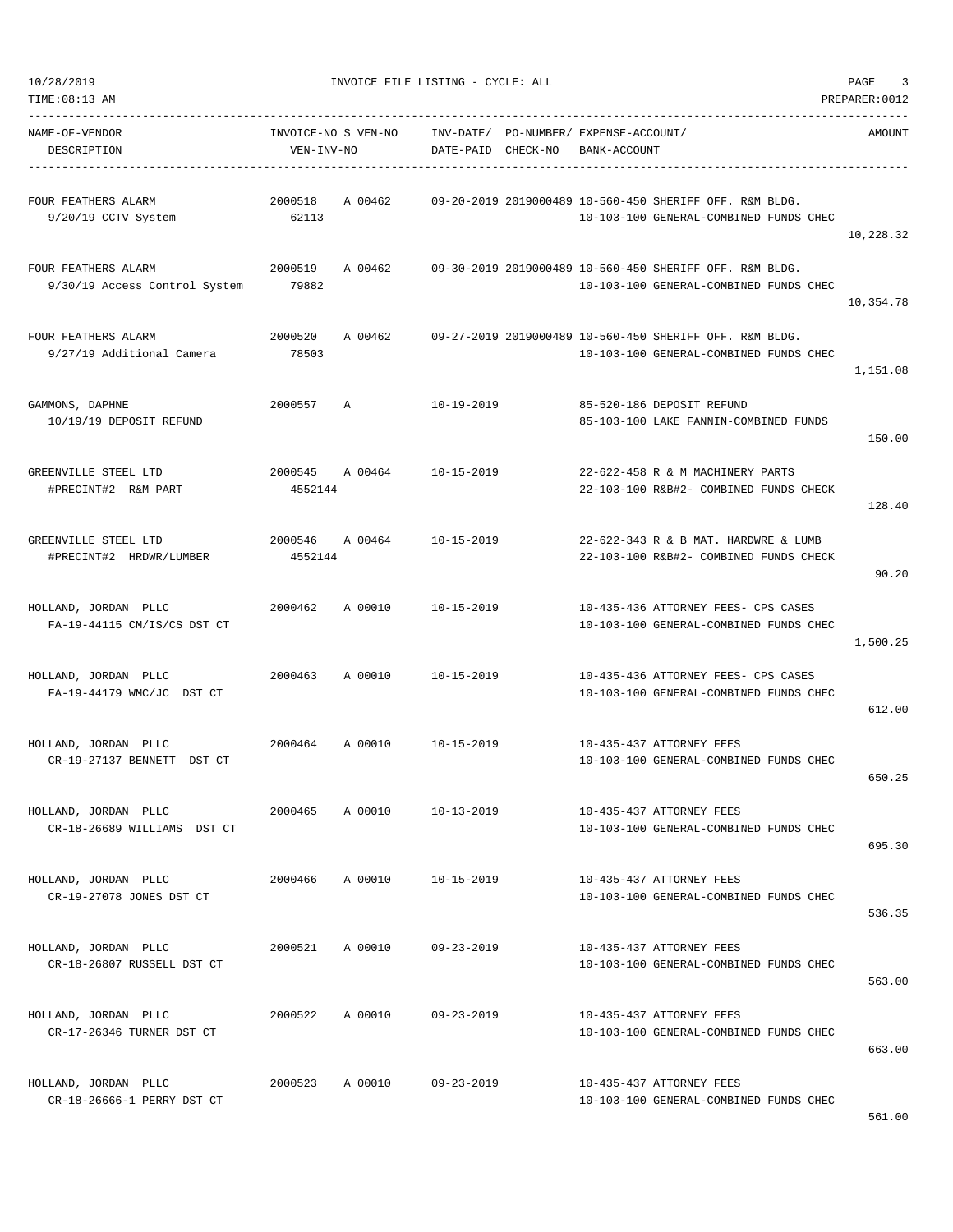| NAME-OF-VENDOR<br>DESCRIPTION                                  | INVOICE-NO S VEN-NO<br>VEN-INV-NO | INV-DATE/ PO-NUMBER/ EXPENSE-ACCOUNT/<br>DATE-PAID CHECK-NO | BANK-ACCOUNT                                                                  | AMOUNT   |
|----------------------------------------------------------------|-----------------------------------|-------------------------------------------------------------|-------------------------------------------------------------------------------|----------|
| HOLLAND, JORDAN PLLC<br>CR-19-27127-1 PETTY DST CT             | 2000524 A 00010                   | 09-23-2019                                                  | 10-435-437 ATTORNEY FEES<br>10-103-100 GENERAL-COMBINED FUNDS CHEC            | 250.75   |
| HOLLAND, JORDAN PLLC<br>CR-19-26953 CAGLE DST CT               | 2000525 A 00010 09-23-2019        |                                                             | 10-435-437 ATTORNEY FEES<br>10-103-100 GENERAL-COMBINED FUNDS CHEC            | 650.25   |
| HOLLAND, JORDAN PLLC<br>CR-19-27126 WOOD DST CT                | 2000526<br>A 00010                | 09-23-2019                                                  | 10-435-437 ATTORNEY FEES<br>10-103-100 GENERAL-COMBINED FUNDS CHEC            | 446.25   |
| HOLLAND, JORDAN PLLC<br>CR-19-26989-1 FOWLER DST CT            | A 00010<br>2000527                | 09-30-2019                                                  | 10-435-437 ATTORNEY FEES<br>10-103-100 GENERAL-COMBINED FUNDS CHEC            | 484.50   |
| HOLLAND, JORDAN PLLC<br>CR-19-27104 DAWSON DST CT              | 2000559 A 00010                   | 10-15-2019                                                  | 10-435-437 ATTORNEY FEES<br>10-103-100 GENERAL-COMBINED FUNDS CHEC            | 255.00   |
| HOLLAND, JORDAN PLLC<br>CR-18-26821 FIELDS DST CT              | 2000560                           | A 00010 10-15-2019                                          | 10-435-437 ATTORNEY FEES<br>10-103-100 GENERAL-COMBINED FUNDS CHEC            | 799.00   |
| HOLLAND, JORDAN PLLC<br>CR-19-26767 EDDINS DST CT              | 2000563<br>A 00010                | 09-23-2019                                                  | 10-435-437 ATTORNEY FEES<br>10-103-100 GENERAL-COMBINED FUNDS CHEC            | 1,691.50 |
| JESSICA MCDONALD & ASSOC.<br>FA-19-44281 AH/LH DST CT          | 2000467<br>A 00397                | 10-15-2019                                                  | 10-435-436 ATTORNEY FEES- CPS CASES<br>10-103-100 GENERAL-COMBINED FUNDS CHEC | 501.50   |
| JESSICA MCDONALD & ASSOC.<br>FA-19-44106 AM DST CT             | 2000468 A 00397 10-15-2019        |                                                             | 10-435-436 ATTORNEY FEES- CPS CASES<br>10-103-100 GENERAL-COMBINED FUNDS CHEC | 399.50   |
| JOE D MOSS ATTORNEY AT LAW<br>FA-19-44015 MADEIRA DST CT       | 2000469<br>A 00431                | 10-21-2019                                                  | 10-435-436 ATTORNEY FEES- CPS CASES<br>10-103-100 GENERAL-COMBINED FUNDS CHEC | 370.00   |
| KONICA MINOLTA PREMIER FINANCE<br>#1284057 AUD/CO CLK COPIER   | 2000470 A 00444<br>65554273       | $10 - 20 - 2019$                                            | 10-510-315 COPIER RENTAL<br>10-103-100 GENERAL-COMBINED FUNDS CHEC            | 314.27   |
| KONICA MINOLTA PREMIER FINANCE<br>#1284057 TAX ASSESSOR COPIER | 2000471 A 00444<br>65554273       | $10 - 20 - 2019$                                            | 10-499-315 COPIER EXPENSE<br>10-103-100 GENERAL-COMBINED FUNDS CHEC           | 89.75    |
| KONICA MINOLTA PREMIER FINANCE<br>#1284057 AGRILIFE COPIER     | 2000472 A 00444<br>65554273       | $10 - 20 - 2019$                                            | 10-665-315 COPIER RENTAL<br>10-103-100 GENERAL-COMBINED FUNDS CHEC            | 89.75    |
| KONICA MINOLTA PREMIER FINANCE<br>#1284057 CCL COPIER          | 2000473 A 00444<br>65554273       | $10 - 20 - 2019$                                            | 10-410-315 COPIER RENTAL<br>10-103-100 GENERAL-COMBINED FUNDS CHEC            |          |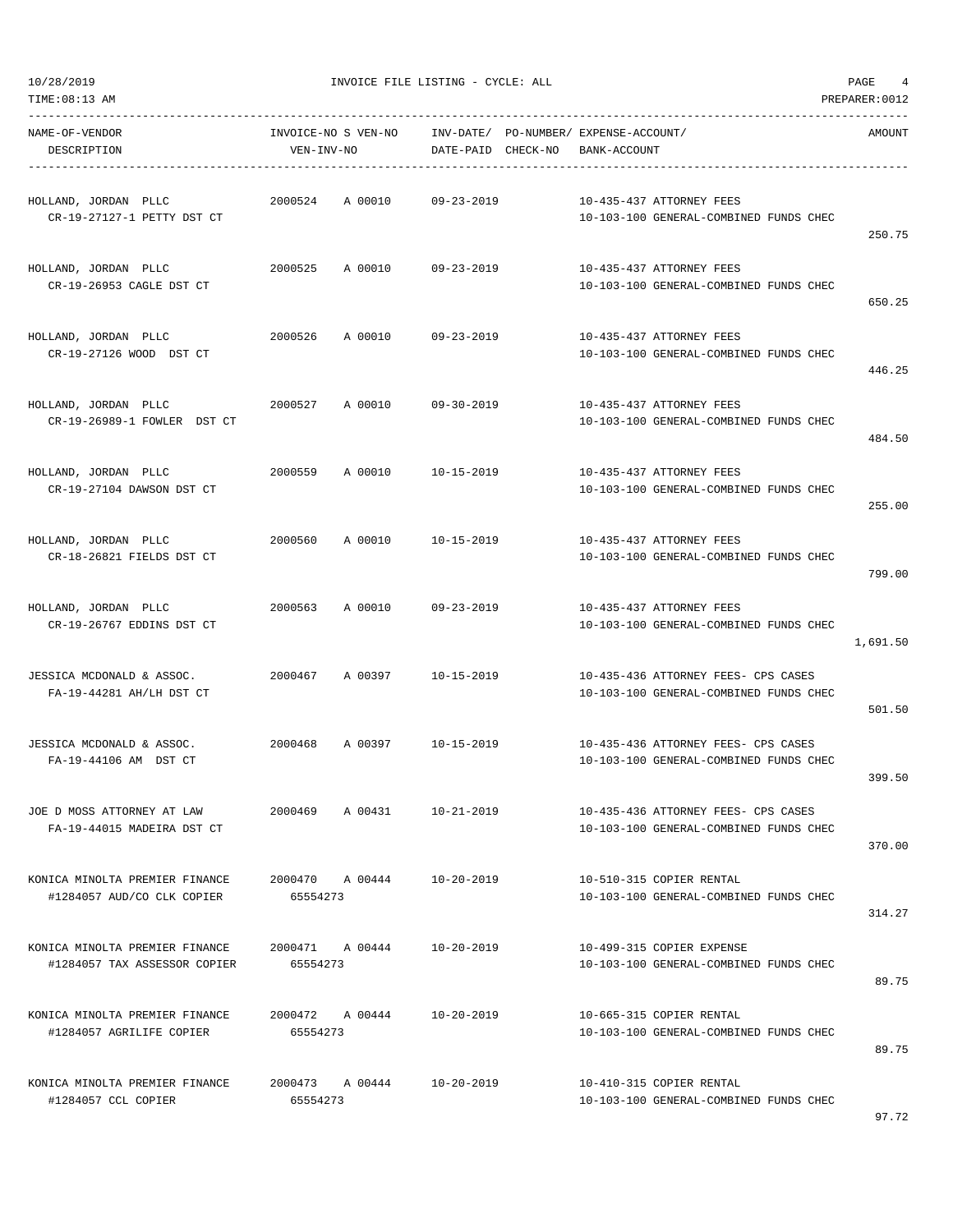NAME-OF-VENDOR INVOICE-NO S VEN-NO INV-DATE/ PO-NUMBER/ EXPENSE-ACCOUNT/ AMOUNT

TIME:08:13 AM PREPARER:0012 -----------------------------------------------------------------------------------------------------------------------------------

| DESCRIPTION                                                    | VEN-INV-NO                             | DATE-PAID CHECK-NO | BANK-ACCOUNT                                                                     |          |
|----------------------------------------------------------------|----------------------------------------|--------------------|----------------------------------------------------------------------------------|----------|
| KONICA MINOLTA PREMIER FINANCE<br>#1284057 SA COPIER           | 2000474 A 00444<br>65554273            | 10-20-2019         | 10-513-315 COPIER RENTAL<br>10-103-100 GENERAL-COMBINED FUNDS CHEC               | 97.72    |
| KONICA MINOLTA PREMIER FINANCE<br>#1284057 ENVIRO DEVEL COPIER | 2000475 A 00444 10-20-2019<br>65554273 |                    | 10-590-315 COPIER RENTAL<br>10-103-100 GENERAL-COMBINED FUNDS CHEC               | 73.29    |
| KONICA MINOLTA PREMIER FINANCE<br>#1284057 JUV PROB COPIER     | 2000476<br>A 00444<br>65554273         | 10-20-2019         | 10-575-315 COPIER RENTAL<br>10-103-100 GENERAL-COMBINED FUNDS CHEC               | 24.43    |
| KONICA MINOLTA PREMIER FINANCE<br>#1284057 DA COPIER           | 2000477 A 00444<br>65554273            | 10-20-2019         | 10-475-315 COPIER EXPENSE<br>10-103-100 GENERAL-COMBINED FUNDS CHEC              | 101.52   |
| KREIDER, PATTY<br>11/5-8/19 TRAVEL-MILES/MEALS                 | 2000478<br>$\overline{A}$              | 10-24-2019         | 10-475-427 OUT OF COUNTY TRAVEL/TRAINI<br>10-103-100 GENERAL-COMBINED FUNDS CHEC | 494.84   |
| MEADE NORMAN INS. AGENCY, INC.<br>#RESSJE1 BOND J. RESSLER     | A 00102<br>2000479<br>34319            | 10-17-2019         | 10-403-480 BOND<br>10-103-100 GENERAL-COMBINED FUNDS CHEC                        | 50.00    |
| MIEARS, STEVEN R.<br>CR-18-26667-1 HAMPTON DST CT              | 2000480<br>A 00337                     | 10-08-2019         | 10-435-437 ATTORNEY FEES<br>10-103-100 GENERAL-COMBINED FUNDS CHEC               | 450.00   |
| MIEARS, STEVEN R.<br>FA-18-44015 MADEIRA DST CT                | 2000481<br>A 00337                     | 10-16-2019         | 10-435-436 ATTORNEY FEES- CPS CASES<br>10-103-100 GENERAL-COMBINED FUNDS CHEC    | 2,475.00 |
| MIEARS, STEVEN R.<br>FA-18-44015 MADEIRA DST CT-TK CIVIL       | 2000482                                | A 00337 10-16-2019 | 10-435-442 OTHER PROFESSIONAL SERV.<br>10-103-100 GENERAL-COMBINED FUNDS CHEC    | 439.00   |
| MIEARS, STEVEN R.<br>FA-19-44386 FULLER DST CT                 | 2000483<br>A 00337 10-19-2019          |                    | 10-435-436 ATTORNEY FEES- CPS CASES<br>10-103-100 GENERAL-COMBINED FUNDS CHEC    | 800.00   |
| MIEARS, STEVEN R.<br>FA-17-43391 HOWARD/NOAKER DST CT          | 2000484<br>A 00337                     | 10-19-2019         | 10-435-436 ATTORNEY FEES- CPS CASES<br>10-103-100 GENERAL-COMBINED FUNDS CHEC    | 675.00   |
| MORRIS LAW OFFICE, PLLC<br>49961 WILSON CO CT@LAW              | A 00011<br>2000485                     | 10-09-2019         | 10-410-424 INDIGENT ATTORNEY FEES<br>10-103-100 GENERAL-COMBINED FUNDS CHEC      | 300.00   |
| MORRIS LAW OFFICE, PLLC<br>CR-17-26195 SHOEMAKER DST CT        | 2000486<br>A 00011                     | 10-04-2019         | 10-435-437 ATTORNEY FEES<br>10-103-100 GENERAL-COMBINED FUNDS CHEC               | 432.00   |
| MORRIS LAW OFFICE, PLLC<br>49744 BURTON CO CT@LAW              | 2000528<br>A 00011                     | 09-18-2019         | 10-410-424 INDIGENT ATTORNEY FEES<br>10-103-100 GENERAL-COMBINED FUNDS CHEC      |          |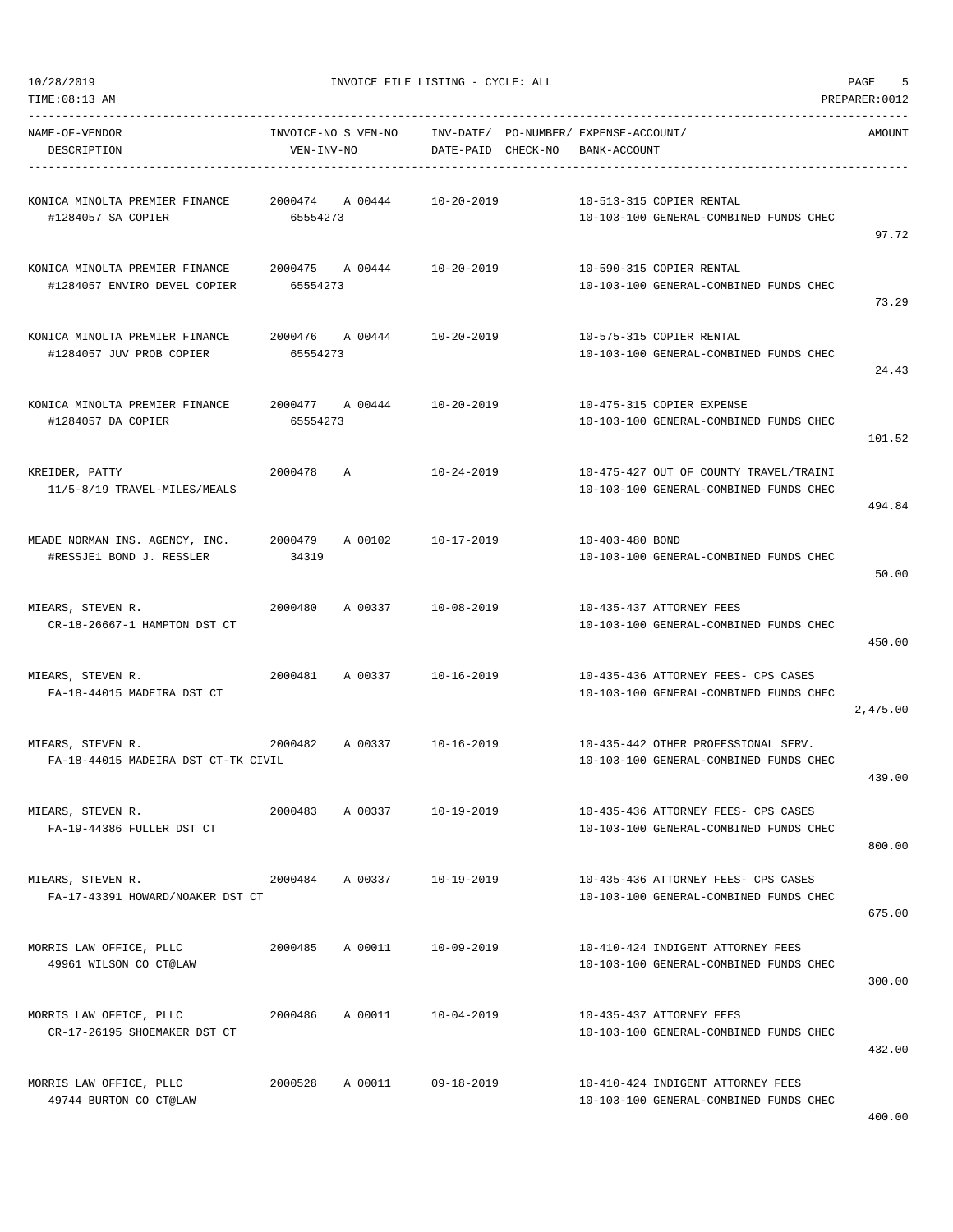| NAME-OF-VENDOR<br>DESCRIPTION                                             | VEN-INV-NO      | INVOICE-NO S VEN-NO | DATE-PAID CHECK-NO | INV-DATE/ PO-NUMBER/ EXPENSE-ACCOUNT/<br>BANK-ACCOUNT |                                                                                | AMOUNT   |
|---------------------------------------------------------------------------|-----------------|---------------------|--------------------|-------------------------------------------------------|--------------------------------------------------------------------------------|----------|
| MORRIS LAW OFFICE, PLLC<br>CR-19-26985 DAWSON DST CT                      | 2000529         | A 00011             | $09 - 30 - 2019$   |                                                       | 10-435-437 ATTORNEY FEES<br>10-103-100 GENERAL-COMBINED FUNDS CHEC             | 675.00   |
| MORRIS LAW OFFICE, PLLC<br>CR-19-26908 CLARK DST CT                       | 2000530         | A 00011             | $09 - 30 - 2019$   |                                                       | 10-435-437 ATTORNEY FEES<br>10-103-100 GENERAL-COMBINED FUNDS CHEC             | 693.00   |
| MORRIS LAW OFFICE, PLLC<br>CR-17-26374 LEWIS DST CT                       | 2000531         | A 00011             | $09 - 30 - 2019$   |                                                       | 10-435-437 ATTORNEY FEES<br>10-103-100 GENERAL-COMBINED FUNDS CHEC             | 1,152.00 |
| MORRIS LAW OFFICE, PLLC<br>CR-19-27057 MARTIN DST CT                      | 2000564         | A 00011             | $09 - 30 - 2019$   |                                                       | 10-435-437 ATTORNEY FEES<br>10-103-100 GENERAL-COMBINED FUNDS CHEC             | 927.00   |
| MORRIS LAW OFFICE, PLLC<br>CR-19-26997 JENNINGS DST CT                    | 2000565         | A 00011             | $09 - 30 - 2019$   |                                                       | 10-435-437 ATTORNEY FEES<br>10-103-100 GENERAL-COMBINED FUNDS CHEC             | 828.00   |
| MORRIS LAW OFFICE, PLLC<br>CR-19-27145 TODD DST CT                        | 2000566         | A 00011             | $09 - 30 - 2019$   |                                                       | 10-435-437 ATTORNEY FEES<br>10-103-100 GENERAL-COMBINED FUNDS CHEC             | 477.00   |
| MORRIS LAW OFFICE, PLLC<br>CR-19-26927 BRADLEY DST CT                     | 2000567         | A 00011             | $09 - 30 - 2019$   |                                                       | 10-435-437 ATTORNEY FEES<br>10-103-100 GENERAL-COMBINED FUNDS CHEC             | 2,412.00 |
| MORRIS LAW OFFICE, PLLC<br>CR-19-27051 MISUMI DST CT                      | 2000568         | A 00011             | $09 - 30 - 2019$   |                                                       | 10-435-437 ATTORNEY FEES<br>10-103-100 GENERAL-COMBINED FUNDS CHEC             | 36.00    |
| MORRIS LAW OFFICE, PLLC<br>CR-19-27116 MAULDIN DST CT                     | 2000569         | A 00011             | $09 - 30 - 2019$   |                                                       | 10-435-437 ATTORNEY FEES<br>10-103-100 GENERAL-COMBINED FUNDS CHEC             | 324.00   |
| MORRIS LAW OFFICE, PLLC<br>CR-19-27058 BRIDENTHAL DST CT                  | 2000570         | A 00011             | $09 - 30 - 2019$   |                                                       | 10-435-437 ATTORNEY FEES<br>10-103-100 GENERAL-COMBINED FUNDS CHEC             | 792.00   |
| MORRIS LAW OFFICE, PLLC<br>CR-18-26769 ASKEW DST CT                       | 2000571         | A 00011             | $09 - 30 - 2019$   |                                                       | 10-435-437 ATTORNEY FEES<br>10-103-100 GENERAL-COMBINED FUNDS CHEC             | 558.00   |
| MOTOROLA SOLUTIONS, INC<br>#1036279926 REPEATER SVC 10/1-1/31/ 8230248002 | 2000487 A 00829 |                     | $10 - 18 - 2019$   |                                                       | 10-543-447 REPEATER SERVICE CONTRACT<br>10-103-100 GENERAL-COMBINED FUNDS CHEC | 2,920.96 |
| MOTOROLA SOLUTIONS, INC<br>#1036279926 REPEATER SVC 10/1-1/31/ 8230248002 | 2000488         | A 00829             | $10 - 18 - 2019$   |                                                       | 21-621-447 REPEATER SERVICE CONTRACT<br>21-103-100 R&B#1-COMBINED FUNDS CHECKI | 243.41   |
| MOTOROLA SOLUTIONS, INC<br>#1036279926 REPEATER SVC 10/1-1/31/ 8230248002 | 2000489         | A 00829             | $10 - 18 - 2019$   |                                                       | 22-622-447 REPEATER SERVICE CONTRACT<br>22-103-100 R&B#2- COMBINED FUNDS CHECK | 243.41   |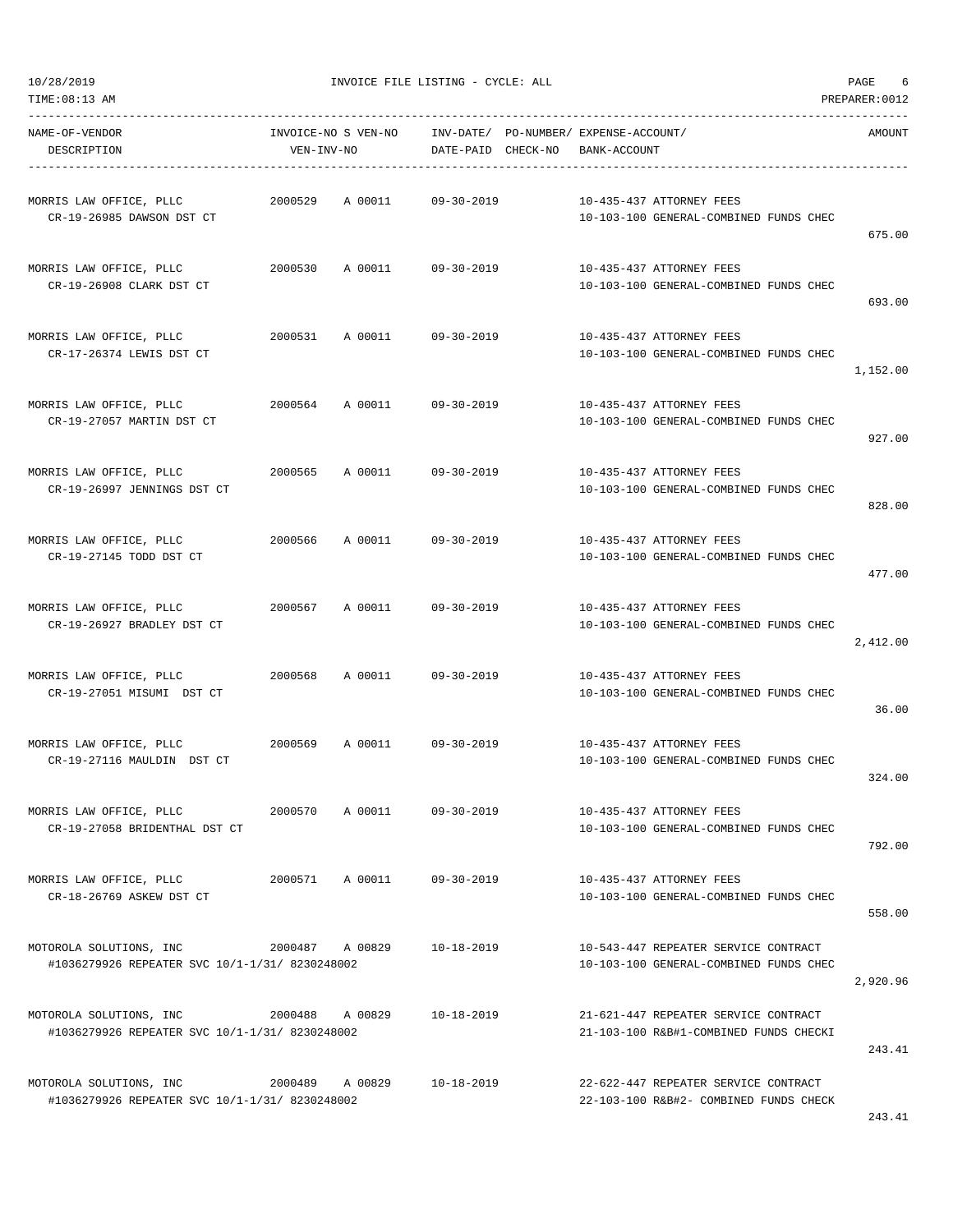| 10/28/2019<br>TIME: 08:13 AM                                                |                                      | INVOICE FILE LISTING - CYCLE: ALL                           |                                                                                             | 7<br>PAGE<br>PREPARER: 0012 |
|-----------------------------------------------------------------------------|--------------------------------------|-------------------------------------------------------------|---------------------------------------------------------------------------------------------|-----------------------------|
| NAME-OF-VENDOR<br>DESCRIPTION                                               | INVOICE-NO S VEN-NO<br>VEN-INV-NO    | INV-DATE/ PO-NUMBER/ EXPENSE-ACCOUNT/<br>DATE-PAID CHECK-NO | BANK-ACCOUNT                                                                                | AMOUNT                      |
| MOTOROLA SOLUTIONS, INC<br>#1036279926 REPEATER SVC 10/1-1/31/ 8230248002   | 2000490<br>A 00829                   | 10-18-2019                                                  | 23-623-447 REPEATER SERVICE CONTRACT<br>23-103-100 R&B#3-COMBINED FUNDS CHECKI              | 243.41                      |
| MOTOROLA SOLUTIONS, INC<br>#1036279926 REPEATER SVC 10/1-1/31/ 8230248002   | 2000491<br>A 00829                   | $10 - 18 - 2019$                                            | 24-624-447 REPEATER SERVICE CONTRACT<br>24-103-100 R&B#4- COMBINED FUNDS CHECK              | 243.41                      |
| OFFICE DEPOT<br>#29023460 Toner Cartridges                                  | 2000534<br>A 00216<br>390759061001   |                                                             | 10-17-2019 2020000036 16-400-310 OFFICE SUPPLIES<br>16-103-100 CO.JUDGE EXCESS SUPP.-COMB.  | 119.66                      |
| PARKER TIRE<br>10/15/19 R&M TIRE-2 FIRESTONE                                | 2000539<br>A 00006<br>11476          | $10 - 15 - 2019$                                            | 21-621-459 R & M MACH. TIRES & TUBES<br>21-103-100 R&B#1-COMBINED FUNDS CHECKI              | 344.00                      |
| PARKER TIRE<br>10/15/19 R&M TIRE-                                           | 2000540<br>A 00006<br>11479          | 10-17-2019                                                  | 21-621-459 R & M MACH. TIRES & TUBES<br>21-103-100 R&B#1-COMBINED FUNDS CHECKI              | 75.00                       |
| PARKER TIRE<br>10/15/19 R&M TIRE-                                           | 2000541<br>A 00006<br>11487          | $10 - 21 - 2019$                                            | 21-621-459 R & M MACH. TIRES & TUBES<br>21-103-100 R&B#1-COMBINED FUNDS CHECKI              | 12.00                       |
| PERKINS, J. DANIEL<br>FA-19-44179 COLLINS DST CT                            | 2000492<br>A 00589                   | $10 - 18 - 2019$                                            | 10-435-436 ATTORNEY FEES- CPS CASES<br>10-103-100 GENERAL-COMBINED FUNDS CHEC               | 255.50                      |
| REINERT PAPER & CHEMICAL CENTER<br>#FANNI100 Janitorial Supplies            | 2000493<br>A 00478<br>401482         |                                                             | 10-22-2019 2020000041 10-516-332 JANITOR SUPPLIES<br>10-103-100 GENERAL-COMBINED FUNDS CHEC | 109.08                      |
| REINERT PAPER & CHEMICAL CENTER<br>#FANNI100 Janitorial Supplies            | 2000494<br>A 00478<br>401482         |                                                             | 10-22-2019 2020000041 10-511-332 JANITOR SUPPLIES<br>10-103-100 GENERAL-COMBINED FUNDS CHEC | 116.08                      |
| RELIANT ENERGY SOLUTIONS<br>#2 533980-5 CH ELECTRIC                         | 2000495 A 00289<br>305 000 414 269 3 | 10-21-2019                                                  | 10-510-440 UTILITIES ELECTRICITY<br>10-103-100 GENERAL-COMBINED FUNDS CHEC                  | 15.93                       |
| RELIANT ENERGY SOLUTIONS<br>#2 533 982-1 CO BLDG ELECTRIC 305 000 414 271 9 | 2000496 A 00289                      | $10 - 21 - 2019$                                            | 10-511-440 UTILITIES ELECTRICITY<br>10-103-100 GENERAL-COMBINED FUNDS CHEC                  | 417.13                      |
| RELIANT ENERGY SOLUTIONS<br>#6 716 696-7 CO-OP ELECTRIC                     | 2000497 A 00289<br>319 000 328 794 9 | 10-21-2019                                                  | 10-512-440 UTILITIES ELECTRICITY<br>10-103-100 GENERAL-COMBINED FUNDS CHEC                  | 358.56                      |
| RELIANT ENERGY SOLUTIONS<br>#2 533 978-9 SA ELECTRIC                        | 2000498 A 00289<br>309 000 348 984 4 | 10-21-2019                                                  | 10-513-440 UTILITIES ELECTRICITY<br>10-103-100 GENERAL-COMBINED FUNDS CHEC                  | 501.75                      |
| RELIANT ENERGY SOLUTIONS<br>#6 730 596-1 WINDOM ELECTRIC                    | 2000499 A00289<br>315 000 334 413 2  | 10-22-2019                                                  | 10-515-440 UTILITIES ELECTRICITY<br>10-103-100 GENERAL-COMBINED FUNDS CHEC                  |                             |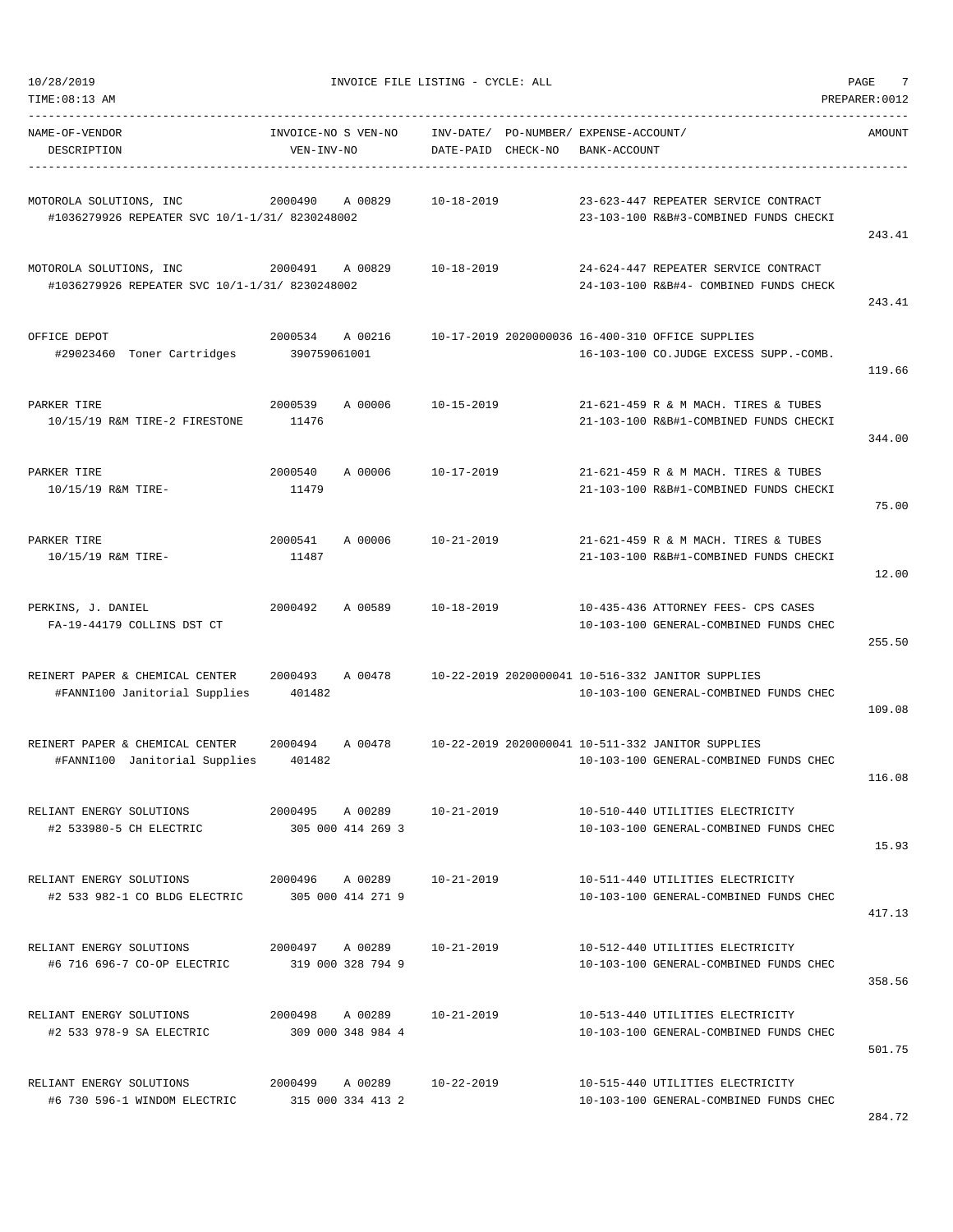| NAME-OF-VENDOR<br>DESCRIPTION                                                     | INVOICE-NO S VEN-NO<br>VEN-INV-NO |                              | DATE-PAID CHECK-NO | --------------- | INV-DATE/ PO-NUMBER/ EXPENSE-ACCOUNT/<br>BANK-ACCOUNT |                                                                                  | AMOUNT |
|-----------------------------------------------------------------------------------|-----------------------------------|------------------------------|--------------------|-----------------|-------------------------------------------------------|----------------------------------------------------------------------------------|--------|
| RELIANT ENERGY SOLUTIONS<br>#6 878 909-8 WINDOM GDLIGH ELECTRIC 315 000 334 414 0 | 2000500                           | A 00289                      | $10 - 22 - 2019$   |                 |                                                       | 10-515-440 UTILITIES ELECTRICITY<br>10-103-100 GENERAL-COMBINED FUNDS CHEC       | 26.87  |
| RELIANT ENERGY SOLUTIONS<br>#9 599 777-1 AGRILIFE ELECTRIC 117 006 650 664 3      | 2000501                           | A 00289                      | $10 - 21 - 2019$   |                 |                                                       | 10-516-440 UTILITIES ELECTRICITY<br>10-103-100 GENERAL-COMBINED FUNDS CHEC       | 291.37 |
| RELIANT ENERGY SOLUTIONS<br>#12 832 845-7 200 E 1ST ELECTRIC 129 004 752 077 6    | 2000502                           | A 00289                      | $10 - 21 - 2019$   |                 |                                                       | 10-518-440 UTILITIES ELECTRICITY<br>10-103-100 GENERAL-COMBINED FUNDS CHEC       | 502.53 |
| RELIANT ENERGY SOLUTIONS<br>#15 119 264-8 108 E SAM RAYELECTRIC 347 000 279 745 6 | 2000503                           | A 00289                      | 10-21-2019         |                 |                                                       | 10-518-440 UTILITIES ELECTRICITY<br>10-103-100 GENERAL-COMBINED FUNDS CHEC       | 78.85  |
| RELIANT ENERGY SOLUTIONS<br>#2 533 981-3 TDHS ELECTRIC                            | 2000504                           | A 00289<br>305 000 414 270 1 | 10-21-2019         |                 |                                                       | 10-640-440 UTILITIES ELECTRICITY<br>10-103-100 GENERAL-COMBINED FUNDS CHEC       | 654.10 |
| RELIANT ENERGY SOLUTIONS<br>#2 533 974-8 PCT 1 ELECTRIC                           | 2000542                           | A 00289<br>309 000 348 982 8 | $10 - 21 - 2019$   |                 |                                                       | 21-621-440 UTILITY ELECTRICITY<br>21-103-100 R&B#1-COMBINED FUNDS CHECKI         | 53.14  |
| RELIANT ENERGY SOLUTIONS<br>#7 358 371-8 PCT 4 ELECTRIC                           | 2000552                           | A 00289<br>315 000 334 237 5 | $10 - 21 - 2019$   |                 |                                                       | 24-624-440 UTILITY ELECTRICITY<br>24-103-100 R&B#4- COMBINED FUNDS CHECK         | 144.94 |
| RELIANT ENERGY SOLUTIONS<br>#12 434 985-3 1369 HWY 56 ELECTRIC 312 000 349 940 0  | 2000553                           | A 00289                      | $10 - 21 - 2019$   |                 |                                                       | 24-624-440 UTILITY ELECTRICITY<br>24-103-100 R&B#4- COMBINED FUNDS CHECK         | 69.95  |
| RELIANT ENERGY SOLUTIONS<br>#12 434 984-6 RECRD3/FM273 ELECTRIC 312 000 349 939 2 | 2000554                           | A 00289                      | $10 - 21 - 2019$   |                 |                                                       | 24-624-440 UTILITY ELECTRICITY<br>24-103-100 R&B#4- COMBINED FUNDS CHECK         | 20.33  |
| SETTERBERG, BRAD<br>10/13-14/19 TRAVEL MILES/HOTEL/MEAL                           | 2000505                           | Α                            | $10 - 18 - 2019$   |                 |                                                       | 10-475-427 OUT OF COUNTY TRAVEL/TRAINI<br>10-103-100 GENERAL-COMBINED FUNDS CHEC | 588.37 |
| SETTERBERG, BRAD<br>10/21/19 CLE CLASS REGISTRATION                               | 2000506                           | Α                            | 10-18-2019         |                 |                                                       | 10-475-427 OUT OF COUNTY TRAVEL/TRAINI<br>10-103-100 GENERAL-COMBINED FUNDS CHEC | 245.00 |
| SOUTHWEST FANNIN S.U.D.<br>#1210 PCT 2 WATER                                      | 2000562                           | A 00018                      | 10-21-2019         |                 |                                                       | 21-621-442 UTILITY WATER<br>21-103-100 R&B#1-COMBINED FUNDS CHECKI               | 16.58  |
| SPARKLIGHT<br>#102575958 AGRILIFE INTERNET                                        | 2000507                           | A 00707                      | $10 - 21 - 2019$   |                 |                                                       | 10-665-422 CABLE INTERNET<br>10-103-100 GENERAL-COMBINED FUNDS CHEC              | 64.99  |
| SPARKLIGHT<br>#128529310 108 E SAM RAY INTERNET                                   | 2000508                           | A 00707                      | 10-21-2019         |                 |                                                       | 10-518-421 INTERNET SERVICES<br>10-103-100 GENERAL-COMBINED FUNDS CHEC           | 152.39 |

-----------------------------------------------------------------------------------------------------------------------------------

TIME:08:13 AM PREPARER:0012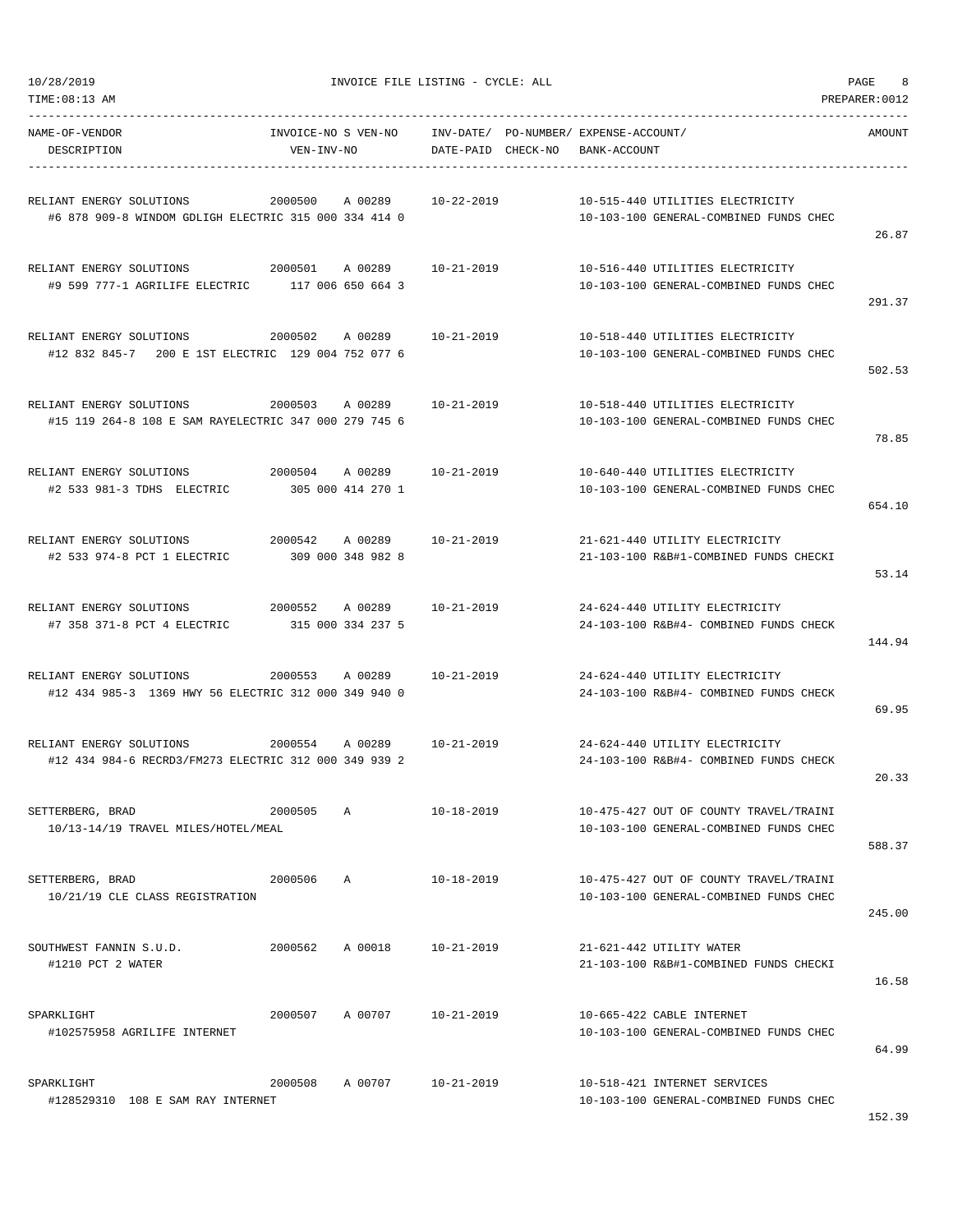| TIME:08:13 AM                                                 |                                     |                                    |                                                                                | PREPARER: 0012 |
|---------------------------------------------------------------|-------------------------------------|------------------------------------|--------------------------------------------------------------------------------|----------------|
| NAME-OF-VENDOR<br>DESCRIPTION                                 | INVOICE-NO S VEN-NO<br>VEN-INV-NO   | INV-DATE/<br>CHECK-NO<br>DATE-PAID | PO-NUMBER/ EXPENSE-ACCOUNT/<br>BANK-ACCOUNT                                    | AMOUNT         |
| SPARKLIGHT<br>#120140181 CO JUDGE INTERNET                    | 2000509<br>A 00707                  | $10 - 21 - 2019$                   | 10-514-421 TELEPHONE/INTERNET<br>10-103-100 GENERAL-COMBINED FUNDS CHEC        | 78.94          |
| SPARKLIGHT<br>#121664254 PCT 4 INTERNET                       | 2000555<br>A 00707                  | 10-23-2019                         | 24-624-421 DSL INTERNET<br>24-103-100 R&B#4- COMBINED FUNDS CHECK              | 82.69          |
| SPRINT<br>#700059508 SHERIFF INTERNET                         | 2000561<br>A 00465<br>700059508-017 | $10 - 20 - 2019$                   | 10-560-444 INTERNET SERVICE<br>10-103-100 GENERAL-COMBINED FUNDS CHEC          | 149.08         |
| TEXHOMA LIMESTONE, INC.<br>10/16/19 ROCK & GRAVEL-HAULING     | 2000543<br>A 00265<br>7626          | $10 - 16 - 2019$                   | 21-621-341 R & B MAT. ROCK & GRAVEL<br>21-103-100 R&B#1-COMBINED FUNDS CHECKI  | 446.46         |
| TXU ENERGY<br>#900011583831 SA ELECTRIC                       | 2000511<br>A 00160<br>054077593344  | $10 - 17 - 2019$                   | 10-513-440 UTILITIES ELECTRICITY<br>10-103-100 GENERAL-COMBINED FUNDS CHEC     | 27.42          |
| TXU ENERGY<br>#100063401102 LAKE FANNIN ELECTRIC 056027170221 | 2000558<br>A 00160                  | $10 - 21 - 2019$                   | 85-520-440 UTILITIES ELECTRICITY<br>85-103-100 LAKE FANNIN-COMBINED FUNDS      | 41.06          |
| TYLER TECHNOLOGIES, INC.<br>#45205 INCODE ANNUAL FEE          | 2000510<br>A 00310<br>025-275457    | $10 - 10 - 2019$                   | 10-510-453 COMPUTER SOFTWARE MAINTEN<br>10-103-100 GENERAL-COMBINED FUNDS CHEC | 28,655.00      |
| VERIZON WIRELESS<br>#442108889-00001 EMG MGMNT                | 2000512<br>A 00127<br>9839823889    | $10 - 10 - 2019$                   | 10-406-421 EMERGENCY INTERNET<br>10-103-100 GENERAL-COMBINED FUNDS CHEC        | 37.99          |
| VERIZON WIRELESS<br>#442108889-00001 IT                       | 2000513<br>A 00127<br>9839823889    | $10 - 10 - 2019$                   | 10-503-423 EMERGENCY INTERNET<br>10-103-100 GENERAL-COMBINED FUNDS CHEC        | 37.99          |
| VERIZON WIRELESS<br>#442108889-00001 JANITOR                  | 2000514 A 00127<br>9839823889       | $10 - 10 - 2019$                   | 10-510-423 CELL PHONE<br>10-103-100 GENERAL-COMBINED FUNDS CHEC                | 26.58          |
| VERIZON WIRELESS<br>#442108889-00001 SHERIFF                  | 2000515 A 00127<br>9839823889       | 10-10-2019                         | 10-560-444 INTERNET SERVICE<br>10-103-100 GENERAL-COMBINED FUNDS CHEC          | 265.97         |
| VERIZON WIRELESS<br>#442108889-00002 CO CLK                   | 2000516 A 00127<br>9839823890       | $10 - 10 - 2019$                   | 10-404-421 ELECTION INTERNET<br>10-103-100 GENERAL-COMBINED FUNDS CHEC         | 75.98          |
| VERIZON WIRELESS<br>#442108889-00001 JP3 INTERNET             | 2000556 A 00127<br>9839823889       | 10-10-2019                         | 28-457-423 INTERNET SERVICE<br>28-103-100 J.P.#3 JUST.CT.TECH-COMB.FU          | 37.99          |
| WALMART COMMUNITY<br>#6097 6520 0005 1556 GR JURY FORKS       | 2000532<br>A 00418                  | $09 - 18 - 2019$                   | 10-425-313 GRAND JURY EXPENSE<br>10-103-100 GENERAL-COMBINED FUNDS CHEC        |                |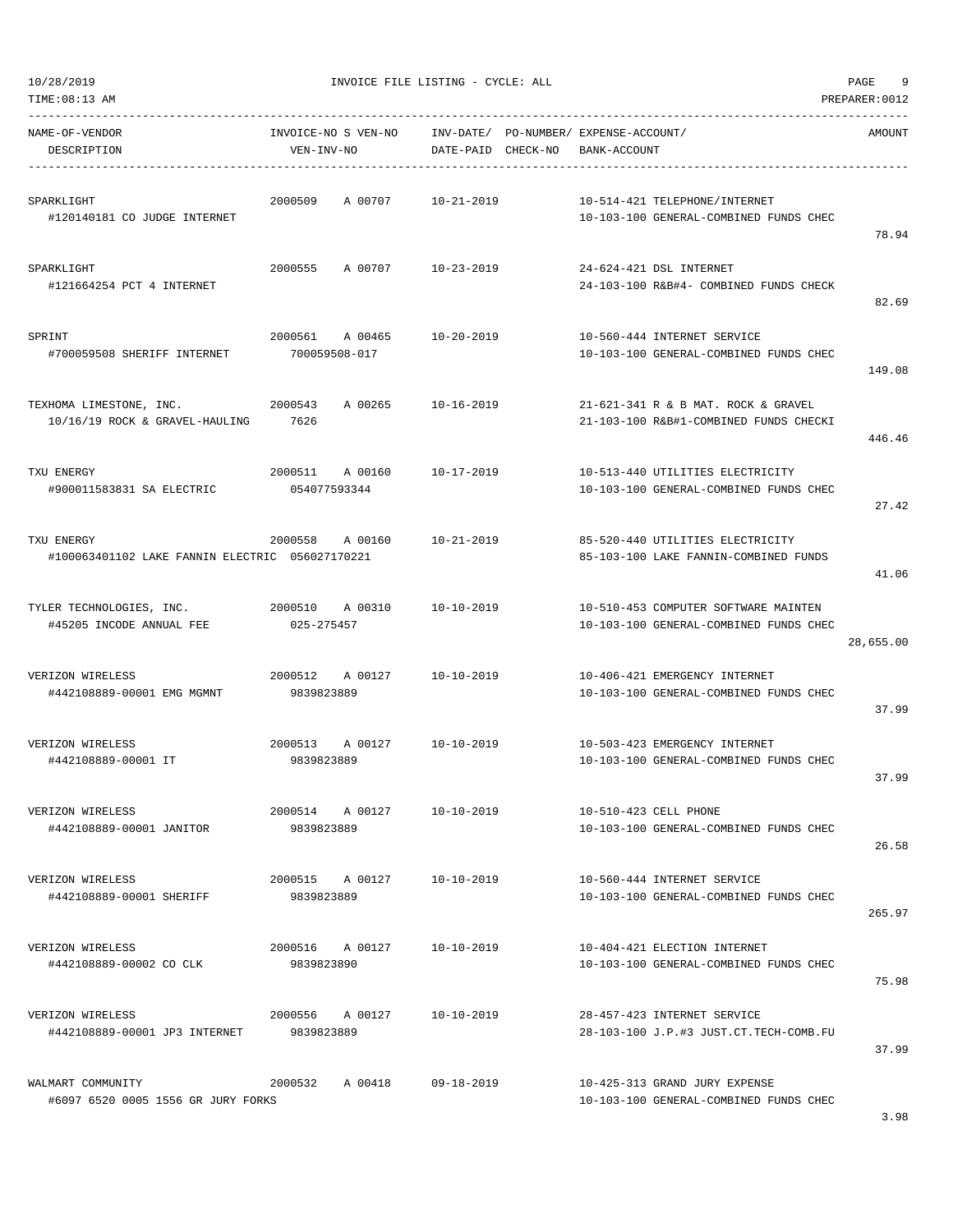| 10/28/2019<br>TIME: 08:13 AM                          |                                   | INVOICE FILE LISTING - CYCLE: ALL |                        |                                                                       | PAGE<br>PREPARER: 0012 | 10     |
|-------------------------------------------------------|-----------------------------------|-----------------------------------|------------------------|-----------------------------------------------------------------------|------------------------|--------|
| NAME-OF-VENDOR<br>DESCRIPTION                         | INVOICE-NO S VEN-NO<br>VEN-INV-NO |                                   | INV-DATE/<br>DATE-PAID | PO-NUMBER/ EXPENSE-ACCOUNT/<br>CHECK-NO BANK-ACCOUNT                  |                        | AMOUNT |
| WALMART COMMUNITY<br>#6097 6520 0005 1556 JANITOR     | 2000533 A 00418                   |                                   | 09-18-2019             | 10-516-332 JANITOR SUPPLIES<br>10-103-100 GENERAL-COMBINED FUNDS CHEC |                        | 4.94   |
| WALMART COMMUNITY<br>#6097 6520 0005 1556 SHOP SUPPLY | 2000547 A 00418                   |                                   | 09-17-2019             | 22-622-340 SHOP SUPPLIES<br>22-103-100 R&B#2- COMBINED FUNDS CHECK    |                        | 37.76  |